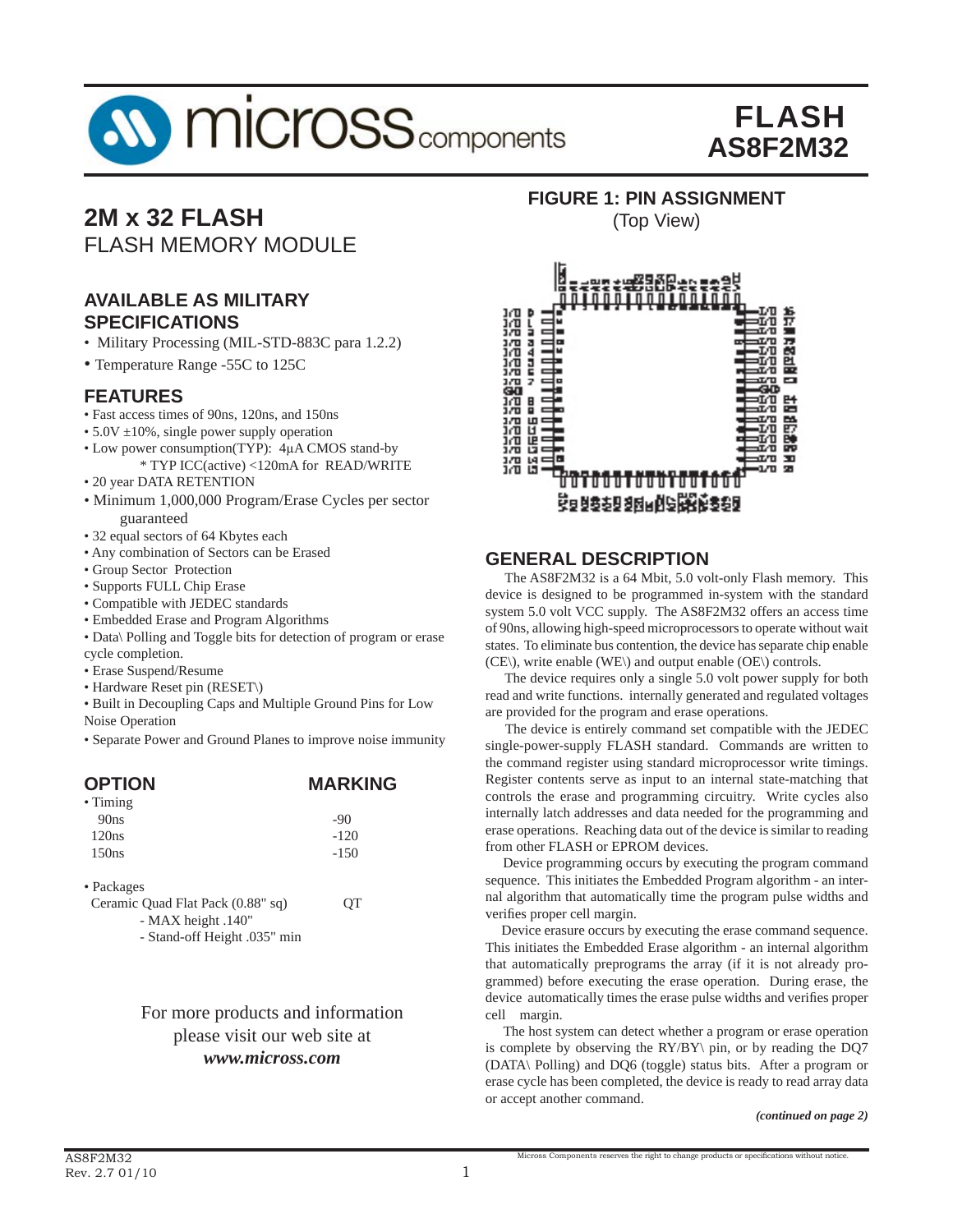

#### **GENERAL DESCRIPTION (cont.)**

 The Sector Erase Architecture allows memory sectors to be erased and reprogrammed without affecting the data contents of other sectors. The device is fully erased when shipped from the factory.

 Hardware Data Protection measures include a low VCC detector that automatically inhibits write operations during power transitions. The Hardware Sector Protection feature disables both program and erase operations in any combinations of the sectors of memory. This can be achieved via programming equipment.

The Erase Suspend feature enables the user to put erase on hold

for any period of time to read data form, or program data to, any sector that is not selected for erasure. True background erase can thus be achieved.

 The Hardware RESET\ pin terminates any operation in progress and resets the internal state machine to reading array data. The RESET\ pin may be tied to the system reset circuitry. A system reset would thus also reset the device, enabling the system microprocessor to read the boot-up firmware from the FLASH memory.

 The system can place the device into the standby mode. Power consumption is greatly reduced in this mode.

# $WE_1\setminus \text{CS}_1\setminus \text{WE}_2\setminus \text{CS}_2\setminus \text{WE}_3\setminus \text{CS}_3\setminus \text{WE}_4\setminus \text{CS}_4\setminus \text{CE}_4$ RESET\ OE\ A0 - A20 2M x 8 | | 2M x 8 | | 2M x 8 | | 2M x 8  $8 \times 8 \times 8$  $1/\overline{O}_{0.7}$   $1/\overline{O}_{8-15}$   $1/\overline{O}_{16-23}$   $1/\overline{O}_{24-31}$

#### **FIGURE 2: FUNCTIONAL BLOCK DIAGRAM**

#### **PIN DESCRIPTION**

| <b>PIN</b>                      | <b>DESCRIPTION</b>    |  |  |  |
|---------------------------------|-----------------------|--|--|--|
| $1/O_{0-31}$                    | Data Inputs/Outputs   |  |  |  |
| An-20                           | <b>Address Inputs</b> |  |  |  |
| $WE\setminus_{1-4}$             | Write Enables         |  |  |  |
| $CS\mathcal{C}S\mathcal{C}$ 1-4 | <b>Chip Selects</b>   |  |  |  |
| OE\                             | <b>Output Enable</b>  |  |  |  |
| $V_{CC}$                        | Power Supply          |  |  |  |
| GND                             | Ground                |  |  |  |
| <b>RESET\</b>                   | Reset                 |  |  |  |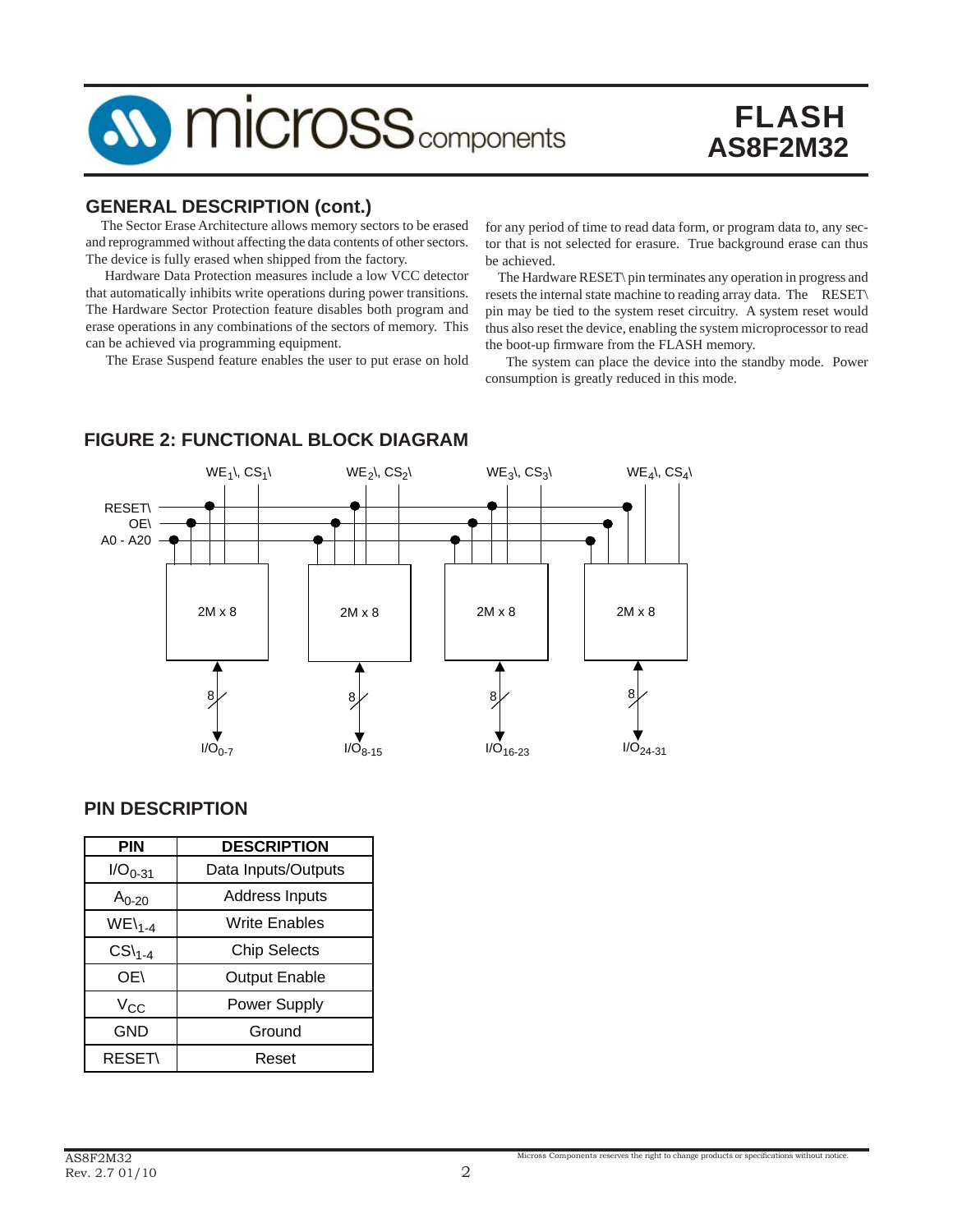

#### **ABSOLUTE MAXIMUM RATINGS\***

| Voltage on any pin relative to $V_{\rm ss}$ , $V_{\rm T}^{**}$ -2.0V to +7.0V |  |
|-------------------------------------------------------------------------------|--|
|                                                                               |  |
|                                                                               |  |
| Short Circuit Output Current, $I_{OS}(1)$ output at a time)100mA              |  |
| Endurance - Write/Erase Cycles 100,000 min cycles                             |  |
|                                                                               |  |

\*Stresses greater than those listed under "Absolute Maximum Ratings" may cause permanent damage to the device. This is a stress rating only and functional operation of the device at these or any other conditions above those indicated in the operation section of this specification is not implied. Exposure to absolute maximum rating conditions for extended periods may affect reliability.

\*\*Junction temperature depends upon package type, cycle time, loading, ambient temperature and airflow, and humidity (plastics).

### **ELECTRICAL CHARACTERISTICS AND RECOMMENDED DC OPERATING CONDITIONS**

| <b>DESCRIPTION</b>                                  | <b>CONDITIONS</b>                                                                                                                        | <b>SYMBOL</b>    | <b>MIN</b>           | <b>MAX</b> | <b>UNITS</b> |
|-----------------------------------------------------|------------------------------------------------------------------------------------------------------------------------------------------|------------------|----------------------|------------|--------------|
| Input Leakage Current                               | $V_{CC}$ = 5.5, $V_{IN}$ = GND to $V_{CC}$                                                                                               | ĪЦ               | $-10$                | 10         | μA           |
| Output Leakage Current                              | $V_{CC} = 5.5$ , $V_{IN} =$ GND to $V_{CC}$                                                                                              | $I_{LOX32}$      | $-10$                | 10         | μA           |
| V <sub>CC</sub> Active Current for Read             | $CS = V_{\rm II}$ , $OE = V_{\rm IH}$                                                                                                    | ICC1             |                      | 160        | mA           |
| V <sub>CC</sub> Active Current for Program or Erase | $CS = V_{\rm II}$ , $OE = V_{\rm IH}$                                                                                                    | $I_{CC2}$        |                      | 240        | mA           |
| V <sub>CC</sub> CMOS Standby                        | $V_{CC}$ = 5.5V, All Inputs @ V <sub>CC</sub> - 0.2V or V <sub>SS</sub> +0.2V,<br>RESET\ = $CS$ \ <sub>1-4</sub> = V <sub>CC</sub> -0.2V | <sup>I</sup> SB  |                      | 4          | mA           |
| $V_{CC}$ Standby Current                            | $V_{CC} = 5.5$ , CS\ = V <sub>IH</sub> , RESET\ = V <sub>CC</sub> ± 0.3V, f=0                                                            | $I_{CC3}$        |                      | 8          | mA           |
| Output Low Voltage                                  | $I_{\text{OL}}$ = 12.0 mA, $V_{\text{CC}}$ = 4.5                                                                                         | $V_{OL}$         |                      | 0.45       | $\vee$       |
| Output High Voltage                                 | $I_{OH}$ = -2.5 mA, $V_{CO}$ = 4.5                                                                                                       | $V_{OH}$         | $0.85 \times V_{CC}$ |            | V            |
| Low V <sub>CC</sub> Lock-Out Voltage                |                                                                                                                                          | V <sub>LKO</sub> | 3.2                  | 4.2        | $\vee$       |

 $(4.5V \leq VCC \leq 5.5V$ ,  $-55^{\circ}C \leq T_A \leq +125^{\circ}C)$ 

| <b>PARAMETER</b>   | <b>SYMBOL</b>              | <b>MIN</b> | <b>TYP</b>        | <b>MAX</b>         | <b>UNIT</b> |
|--------------------|----------------------------|------------|-------------------|--------------------|-------------|
| Supply Voltage     | $V_{\rm CC}$               | 4.5        | 5.0               | 5.5                |             |
| lGround            | $\mathsf{V}_{\mathsf{SS}}$ | O          | O                 |                    |             |
| Input High Voltage | V <sub>IH</sub>            | 2.2        | $\qquad \qquad -$ | $V_{\rm CC}$ + 0.5 |             |
| Input Low Voltage  | $V_{IL}$                   | $-0.5$     | $---$             | $+0.8$             |             |

#### **CAPACITANCE**  $(T_A = +25^{\circ}C)^*$

| <b>PARAMETER</b>            | <b>SYM</b>        | <b>CONDITIONS</b>           | <b>MAX</b> | <b>UNITS</b> |
|-----------------------------|-------------------|-----------------------------|------------|--------------|
| OE\                         | $C_{OE}$          |                             | 50         | pF           |
| $WE\setminus_{1-4}$         | $C_{WE}$          |                             | 50         | pF           |
| $CS\mathcal{C}S\mathcal{C}$ | $\mathrm{C_{CS}}$ | $V_{IN} = 0V$ , f = 1.0 MHz | 20         | рF           |
| Data I/O                    | $C_{I/O}$         |                             | 20         | pF           |
| Address input               | $C_{AD}$          |                             | 50         | рF           |

*\*Parameter is guaranteed, but not tested.*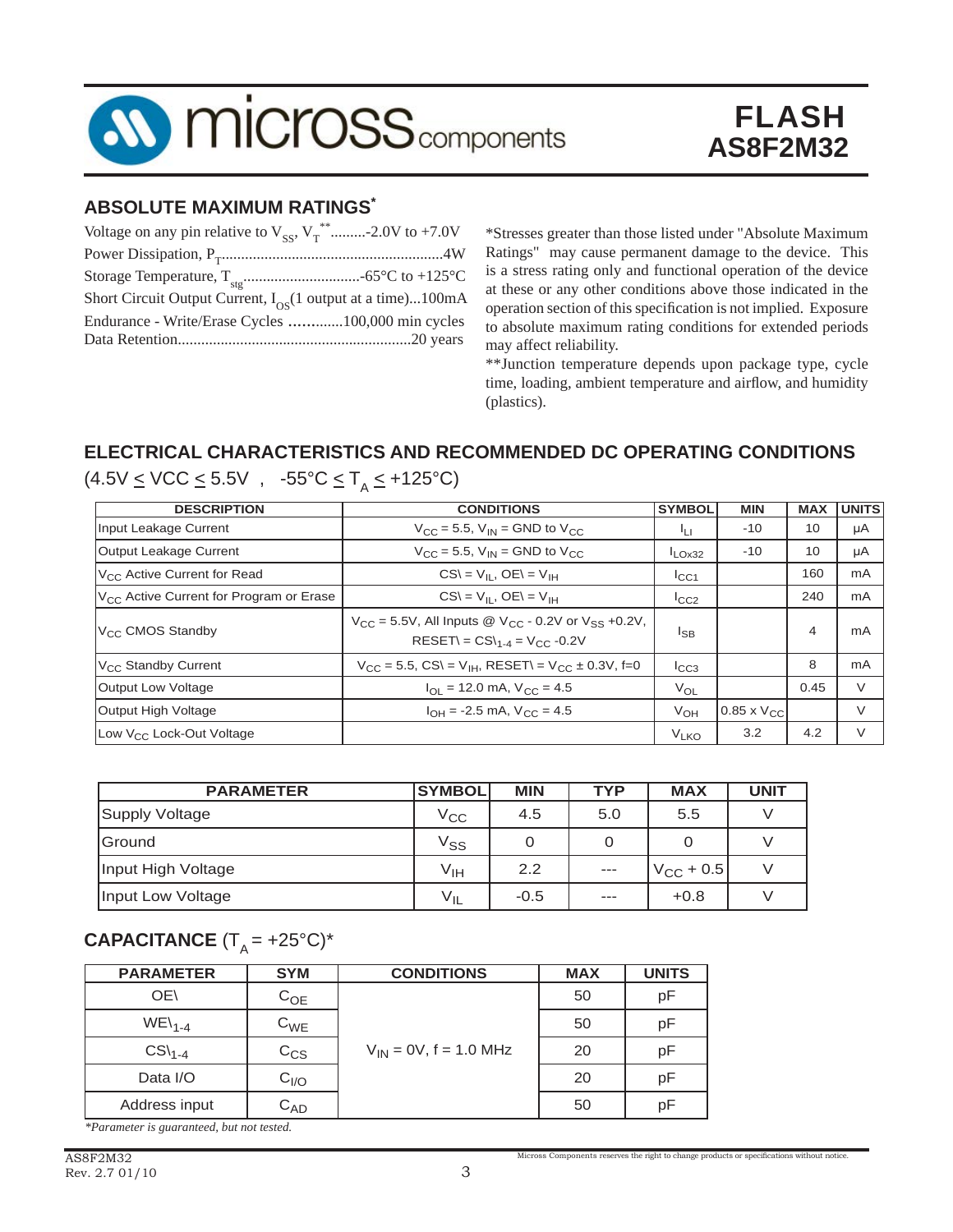

# **ELECTRICAL CHARACTERISTICS AND RECOMMENDED AC OPERATING CONDITIONS**

 $(V_{CC} = 5.0V, -55^{\circ}C \le T_A \le +125^{\circ}C)$ 

| <b>PARAMETER</b>                                                    |                          | <b>SYM</b>         |              | $-90$      |              | $-120$     |              | $-150$     |
|---------------------------------------------------------------------|--------------------------|--------------------|--------------|------------|--------------|------------|--------------|------------|
| <b>WE\ CONTROLLED (WRITE/ERASE/PROGRAM OPERATIONS)</b>              |                          |                    | <b>MIN</b>   | <b>MAX</b> | <b>MIN</b>   | <b>MAX</b> | <b>MIN</b>   | <b>MAX</b> |
| Write Cycle Time                                                    | t <sub>AVAV</sub>        | t <sub>WC</sub>    | 90           |            | 120          |            | 150          |            |
| Chip Select Setup Time                                              | <sup>t</sup> ELWL        | $t_{CS}$           | 0            |            | 0            |            | 0            |            |
| Write Enable Pulse Width                                            | t <sub>WLWH</sub>        | t <sub>WP</sub>    | 45           |            | 50           |            | 50           |            |
| <b>Address Setup Time</b>                                           |                          |                    | 0            |            | $\mathbf{O}$ |            | $\mathbf 0$  |            |
| Data Setup Time                                                     | t <sub>AVWL</sub>        | t <sub>AS</sub>    | 45           |            | 50           |            | 50           |            |
|                                                                     | <b>t</b> <sub>DVWH</sub> | t <sub>DS</sub>    |              |            |              |            |              |            |
| Data Hold Time                                                      | t <sub>WHDX</sub>        | $t_{DH}$           | 0            |            | 0            |            | 0            |            |
| <b>Address Hold Time</b>                                            | t <sub>WLAX</sub>        | $t_{AH}$           | 45           |            | 50           |            | 50           |            |
| Write Enable Pulse Width High                                       | t <sub>WHWL</sub>        | $t_{WPH}$          | 20           |            | 20           |            | 20           |            |
| Duration of Byte Progreamming Operation                             | t <sub>WHWH1</sub>       |                    |              | 300        |              | 300        |              | 300        |
| Sector Erase <sup>2</sup>                                           | t <sub>WHWH2</sub>       |                    |              | 15         |              | 15         |              | 15         |
| Read Recovery Time before Write                                     | <sup>t</sup> GHWL        |                    | 0            |            | $\mathbf{O}$ |            | 0            |            |
| V <sub>CC</sub> Setup Time                                          | $t_{VCS}$                |                    | 50           |            | 50           |            | 50           |            |
| Chip Programming Time <sup>3</sup>                                  |                          |                    |              | 44         |              | 44         |              | 44         |
| Chip Erase Time <sup>4</sup>                                        |                          |                    |              | 256        |              | 256        |              | 256        |
| Output Enable Hold Time <sup>5</sup>                                |                          | $t$ <sub>OEH</sub> | 10           |            | 10           |            | 10           |            |
| RESET\ Pulse Width                                                  |                          | $t_{RP}$           | 500          |            | 500          |            | 500          |            |
| <b>READ-ONLY OPERATIONS</b>                                         |                          |                    |              |            |              |            |              |            |
| Read Cycle Time                                                     | <sup>t</sup> AVAV        | $t_{RC}$           | 90           |            | 120          |            | 150          |            |
| Address Access Time                                                 | t <sub>AVQV</sub>        | $t_{\mathsf{ACC}}$ |              | 90         |              | 120        |              | 150        |
| <b>Chip Select Access Time</b>                                      | <sup>t</sup> ELQV        | $t_{CE}$           |              | 90         |              | 120        |              | 150        |
| Output Enable to Output Valid                                       | t <sub>GLQV</sub>        | $t_{OE}$           |              | 40         |              | 50         |              | 55         |
| Chip Select High to Output High                                     | <sup>t</sup> EHQZ        | t <sub>DF</sub>    |              | 20         |              | 30         |              | 35         |
| Output Enable High to Output High                                   | t <sub>GHQZ</sub>        | t <sub>DF</sub>    |              | 20         |              | 30         |              | 35         |
| Output Hold from Adresses, CS\ or<br>OE\ Change, whichever is First | $t_{AXQX}$               | $t_{OH}$           | $\mathbf{0}$ |            | $\mathbf{O}$ |            | $\mathbf{0}$ |            |
| RST Low to Read Mode <sup>6</sup>                                   |                          | t <sub>Ready</sub> |              | 20         |              | 20         |              | 20         |
| CS\CONTROLLED (WRITE/ERASE/PROGRAM OPERATIONS)                      |                          |                    |              |            |              |            |              |            |
| Write Cycle Time                                                    | t <sub>AVAV</sub>        | t <sub>WC</sub>    | 90           |            | 120          |            | 150          |            |
| Write Enable Setup Time                                             | t <sub>WLEL</sub>        | t <sub>WS</sub>    | 0            |            | 0            |            | 0            |            |
| Chip Select Pulse Width                                             | <sup>t</sup> ELEH        | $t_{CP}$           | 45           |            | 50           |            | 50           |            |
| <b>Address Setup Time</b>                                           | t <sub>AVEL</sub>        | $t_{AS}$           | 0            |            | $\mathbf{O}$ |            | 0            |            |
| Data Setup Time                                                     | t <sub>DVEH</sub>        | $t_{DS}$           | 45           |            | 50           |            | 50           |            |
| Data Hold Time                                                      | $t_{EHDX}$               | t <sub>DH</sub>    | 0            |            | 0            |            | 0            |            |
| <b>Address Hold Time</b>                                            | $t_{\text{ELAX}}$        | t <sub>AH</sub>    | 45           |            | 50           |            | 50           |            |
| Chip Select Pulse Width High                                        | <sup>t</sup> EHEL        | $t_{\rm CPH}$      | 20           |            | 20           |            | 20           |            |
| Duration of Byte Progreamming Operation                             | t <sub>WHWH1</sub>       |                    |              | 300        |              | 300        |              | 300        |
| Sector Erase Time <sup>2</sup>                                      | t <sub>WHWH2</sub>       |                    |              | 15         |              | 15         |              | 15         |
| <b>Read Recovery Time</b>                                           | <sup>t</sup> GHEL        |                    | 0            |            | 0            |            | 0            |            |
| Chip Programming Time <sup>3</sup>                                  |                          |                    |              | 44         |              | 44         |              | 44         |
| Chip Erase Time <sup>4</sup>                                        |                          |                    |              | 256        |              | 256        |              | 256        |
| Output Enable Hold Time <sup>5</sup>                                |                          | $t$ <sub>OEH</sub> | 10           |            | 10           |            | 10           |            |

Micross Components reserves the right to change products or specifications without notice.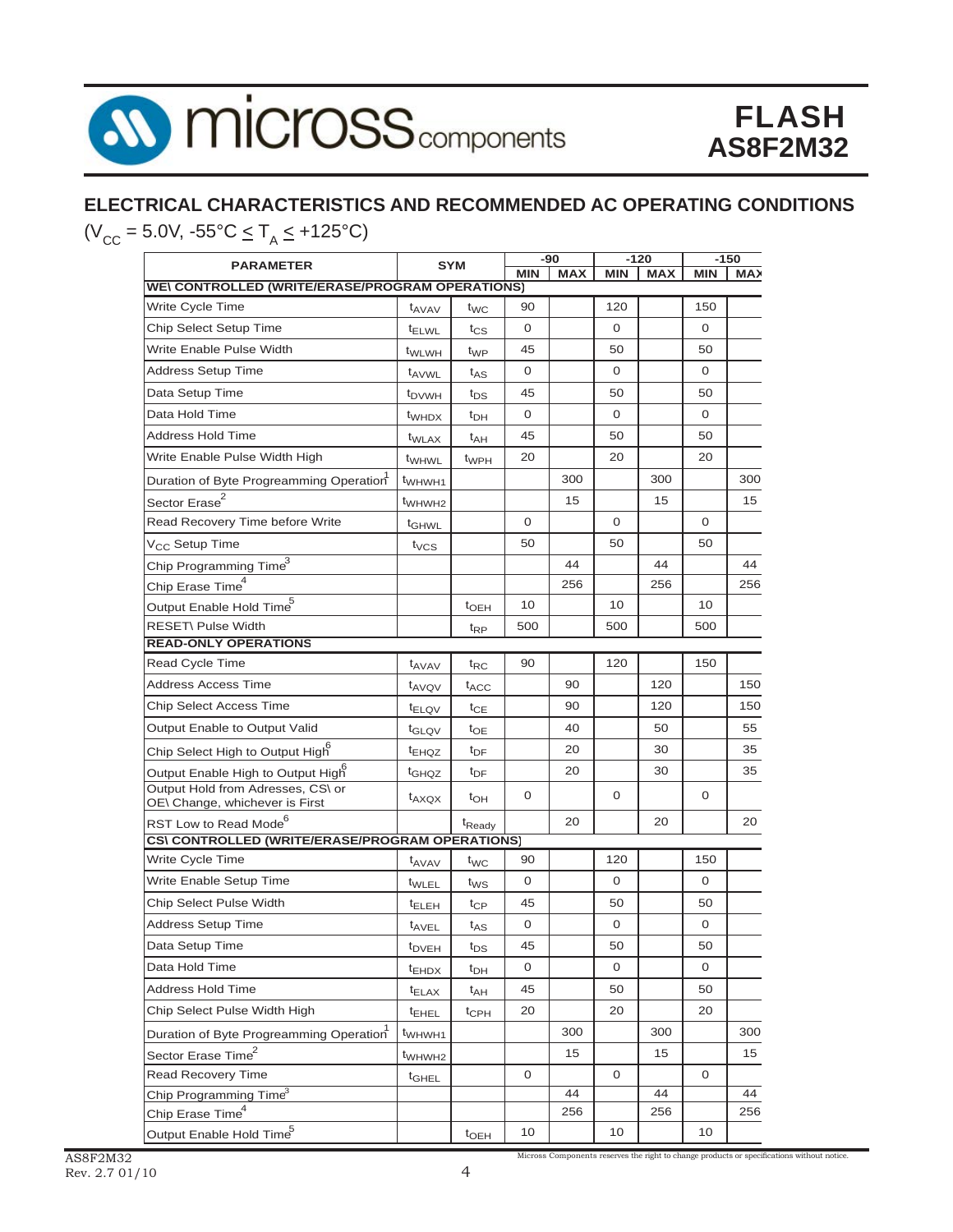

#### **NOTES:**

- 1. Typical value for  $t_{WHWH1}$  is 7µs.
- 2. Typical value for  $t_{WHWH2}$  is 1 sec.
- 3. Typical value for Chip Programming is 14 sec.
- 4. Typical value for Chip Erase Time is 32 sec.
- 5. For Toggle an Data Polling.
- 6. This parameter is guaranteed, but not tested.

#### **AC TEST CONDITIONS**

| <b>PARAMETER</b>                 | TYP                           | <b>UNIT</b> |
|----------------------------------|-------------------------------|-------------|
| Input Pulse Levels               | $V_{II} = 0$ , $V_{IH} = 3.0$ |             |
| Input Rise and Fall              |                               | ns          |
| Input and Output Reference Level | 1.5                           |             |
| Output Timing Reference Level    | 15                            |             |

#### **FIGURE 3: AC TEST CURRENT**



#### **FIGURE 4: RESET Timing Diagram**



Micross Components reserves the right to change products or specifications without notice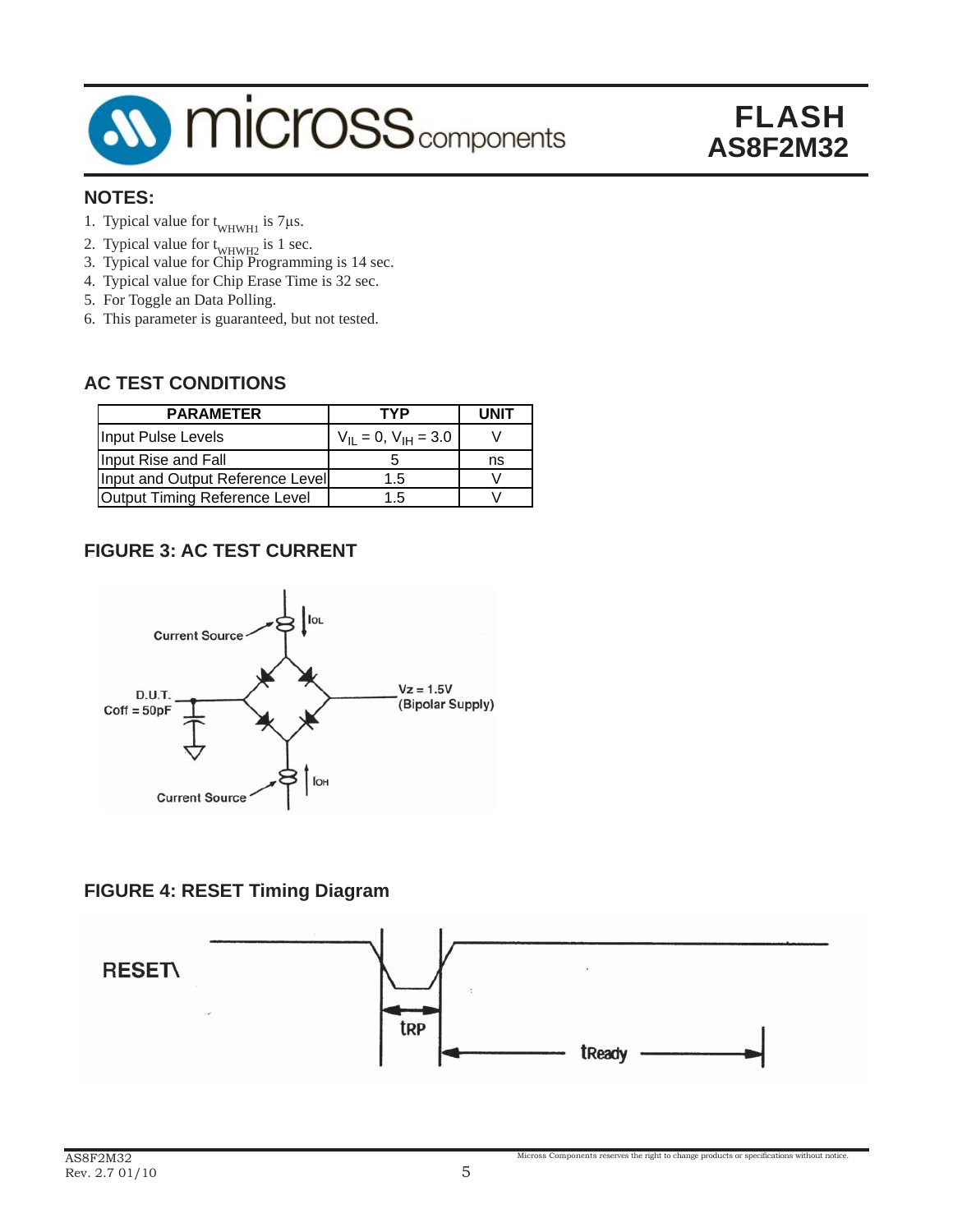

#### **FIGURE 5: AC Waveforms for READ Operations**



#### **FIGURE 6: WE\ Controlled, WRITE/ERASE/PROGRAM Operation**



#### **NOTES:**

- 1. PA is the address of the memory location to be programmed.
- 2. PD is the data to be programmed at byte address.
- 3.  $D_7$  is the output of the complement of the data written to each chip.
- 4.  $D_{\text{OUT}}$  is the output of the data written to the device.
- 5. Figure indicates last two bus cycles of four bus cycle sequence.

Micross Components reserves the right to change products or specifications without notice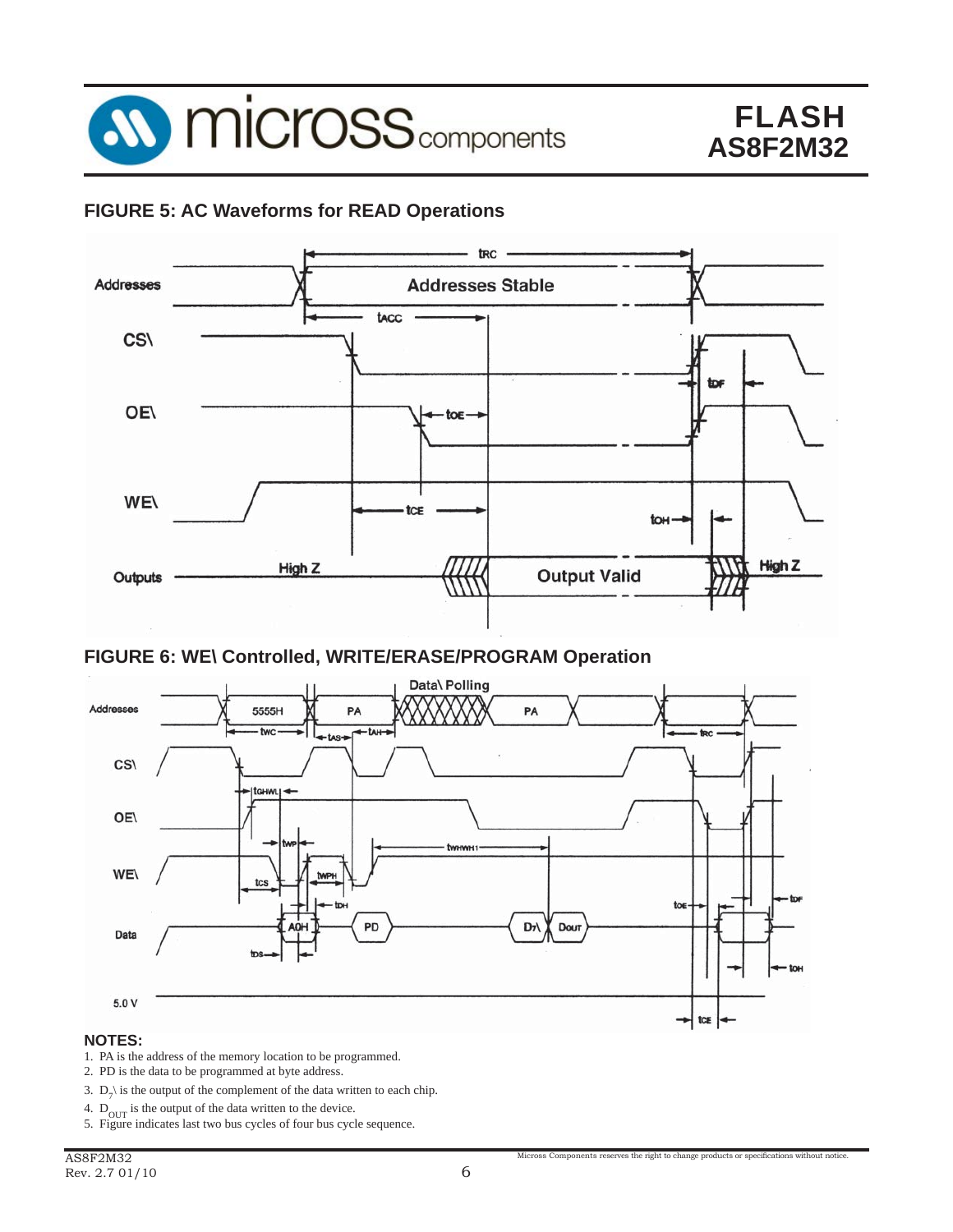

#### **FIGURE 7: AC Waveforms Chip/Sector ERASE Operations**



#### **NOTES:**

1. SA is the sector address for Sector ERASE.

#### **FIGURE 8: AC Waveforms for DATA\ Polling During Embedded Algorithm Operations**

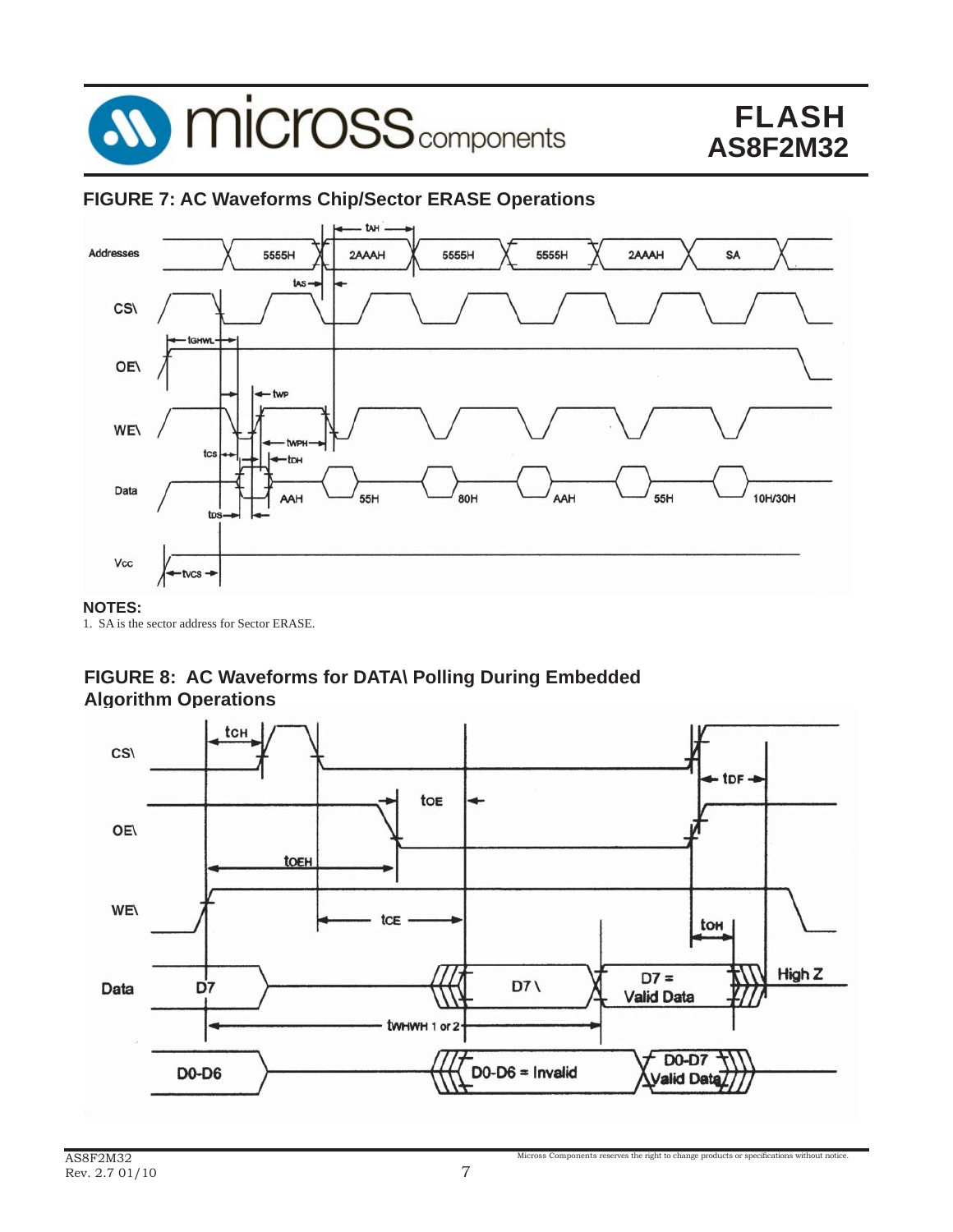

#### **FIGURE 9: Alternate CS\ Controlled Programming Operation Timings**



#### **NOTES:**

- 1. PA is the address of the memory location to be programmed.
- 2. PD is the data to be programmed at byte address.
- 3.  $D_7$  is the output of the complement of the data written to each chip.
- 4.  $D_{\text{OUT}}$  is the output of the data written to the device.
- 5. Figure indicates last two bus cycles of four bus cycle sequence.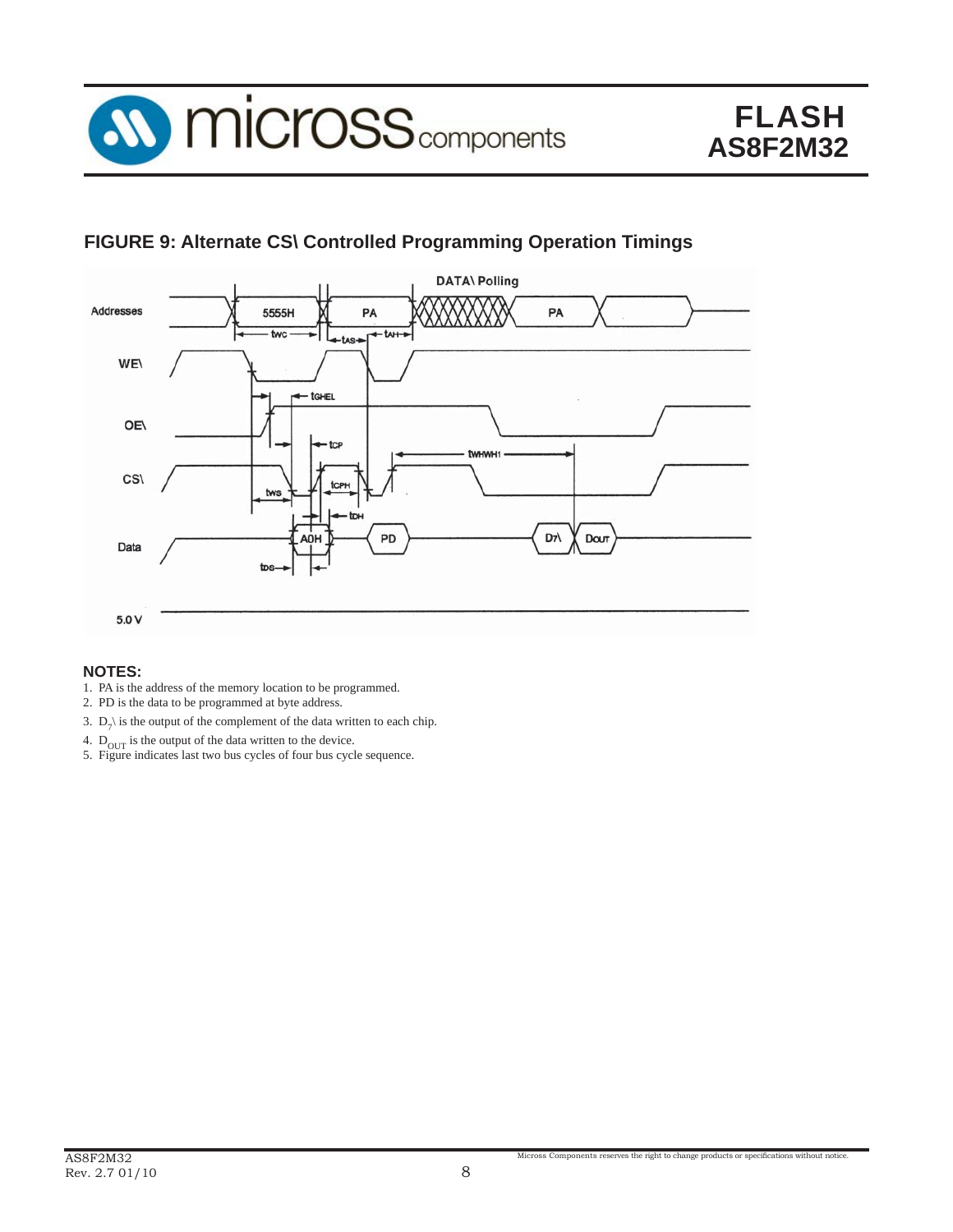

### **MECHANICAL DEFINITION** Micross Case #703 (Package Designator QW)



**NOTES:** 1. Dimensions are shown as millimeters(inches).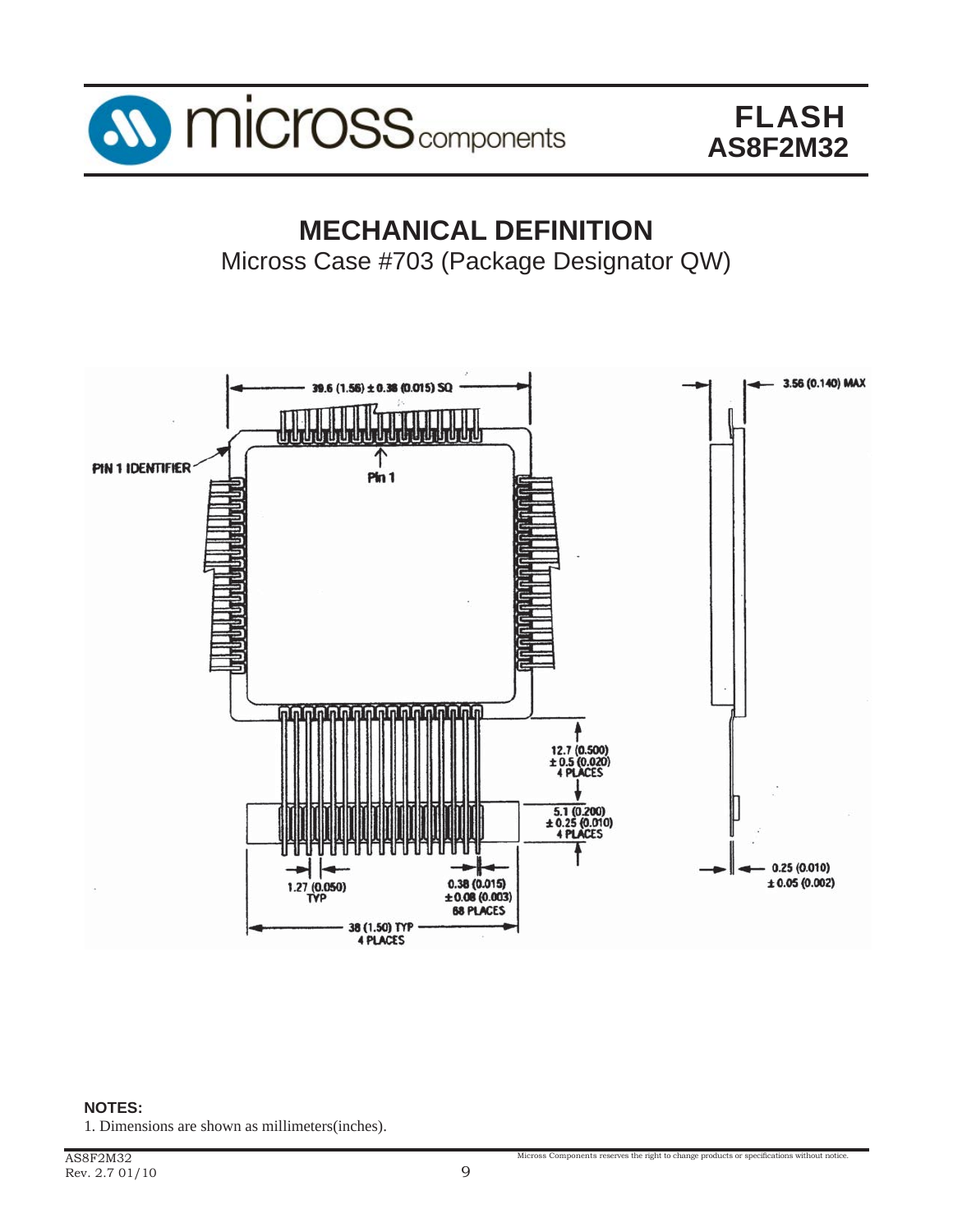

# **MECHANICAL DEFINITIONS\***

(Package Designator QT)



Micross Components reserves the right to change products or specifications without notice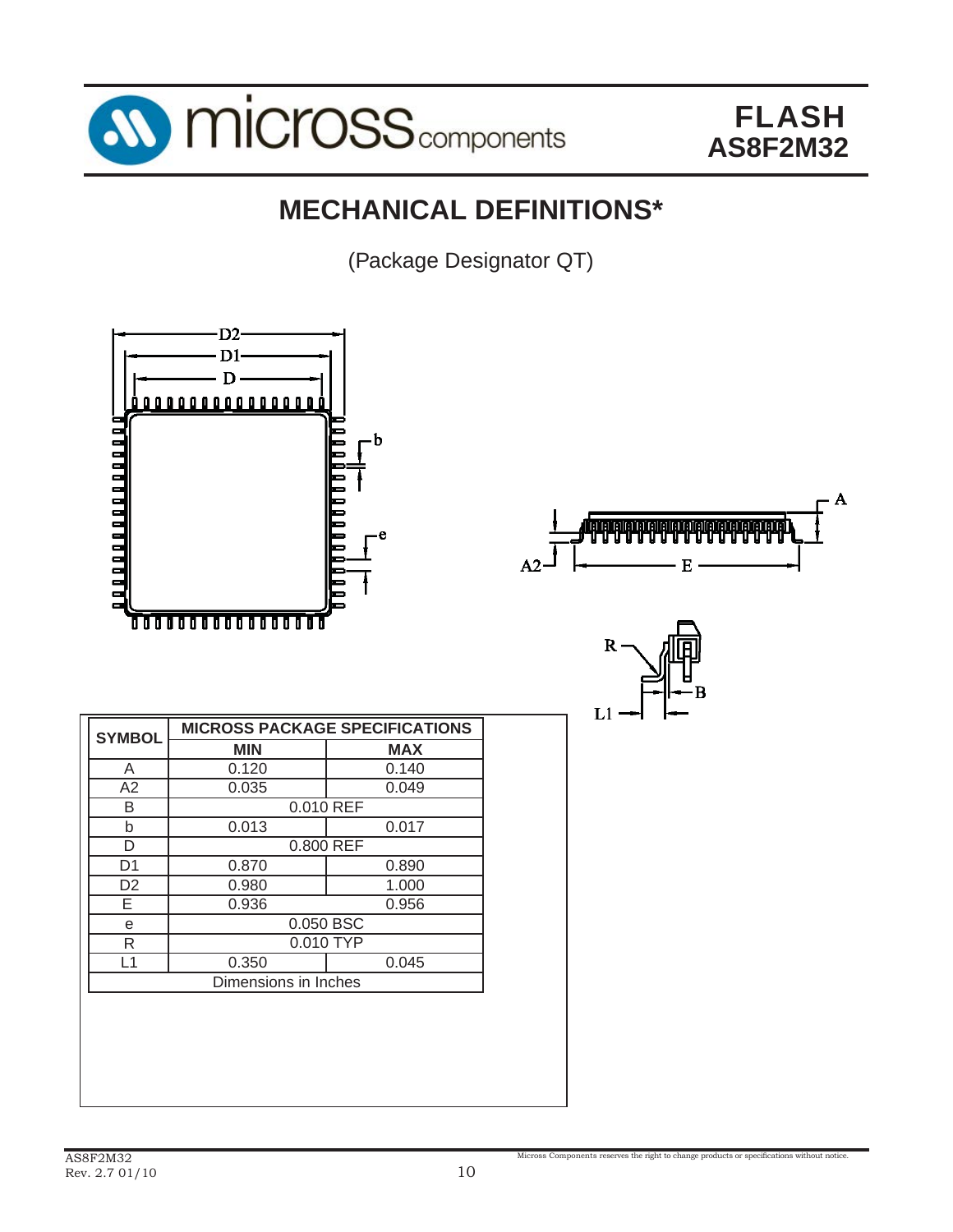

# **ORDERING INFORMATION**

**EXAMPLE:** AS8F2M32QW-120/XT

| <b>Device Number</b> | <b>Package</b><br><b>Type</b> | <b>Speed ns</b> | <b>Process</b> |
|----------------------|-------------------------------|-----------------|----------------|
| AS8F2M32             | QW                            | - 90            | /*             |
| AS8F2M32             | QW                            | - 120           | /*             |
| AS8F2M32             | QW                            | - 150           | /*             |

**EXAMPLE:** AS8F2M32QT-90/MIL

| <b>Device Number</b> | Package<br><b>Type</b> | <b>Speed ns</b> | <b>Process</b> |
|----------------------|------------------------|-----------------|----------------|
| AS8F2M32             | TC)                    | - 90            | /*             |
| AS8F2M32             | TC)                    | - 120           | /*             |
| AS8F2M32             |                        | - 150           | /*             |

#### **\*AVAILABLE PROCESSES Temperature**

 $IT = Industrial Temperature Range$  $XT = Extended Temperature Range$  $MIL = MIL-STD-883C$  para 1.2.2 Processing

NOTE: QW package is planned future offering

C to  $+85^{\circ}$ C C to  $+125$ <sup>o</sup>C C to  $+125$ <sup>o</sup>C

Micross Components reserves the right to change products or specifications without notice.